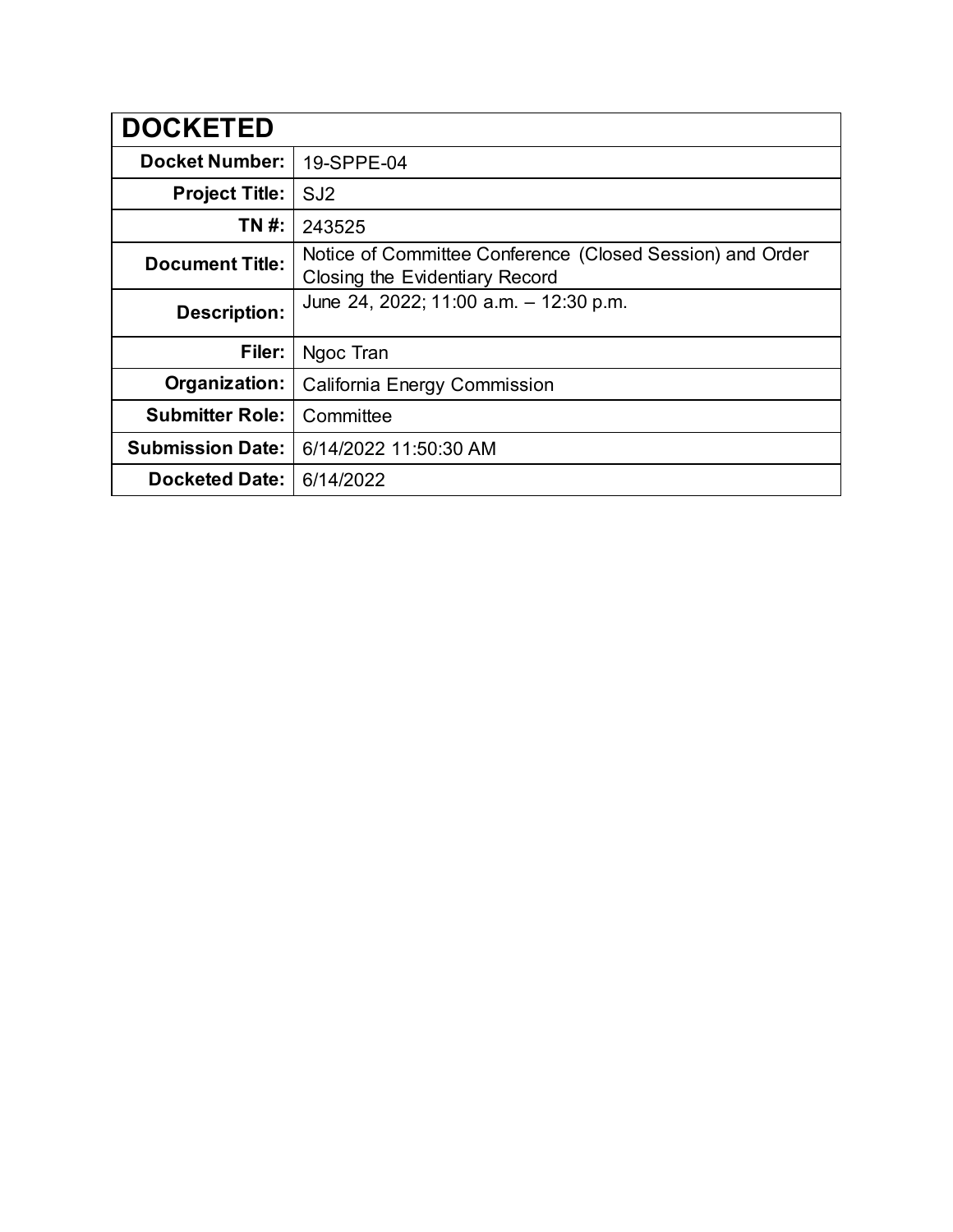En Español: [https://efiling.energy.ca.gov/EFiling/GetFile.aspx?tn=243521](https://efiling.energy.ca.gov/EFiling/GetFile.aspx?tn=243521&DocumentContentId=77356) Vietnamese: [https://efiling.energy.ca.gov/GetDocument.aspx?tn=243522](https://efiling.energy.ca.gov/GetDocument.aspx?tn=243522&DocumentContentId=77357)

STATE OF CALIFORNIA — NATURAL RESOURCES AGENCY GAVIN NEWSOM, GOVERNOT GAVIN Newsom, Governor

**CALIFORNIA ENERGY COMMISSION** 715 P Street Sacramento, California 95814 [energy.ca.gov](http://www.energy.ca.gov/)

C EC-70 (Rev ised 11/2021)

l



IN THE MATTER OF:

Docket No. 19-SPPE-04

#### **SAN JOSE CITY BACKUP GENERATING FACILITY**

# **NOTICEOFCOMMITTEECONFERENCE(CLOSEDSESSION)ANDORDER CLOSINGTHEEVIDENTIARYRECORD**

On November 15, 2019, Microsoft Corporation (Applicant) submitted an application for a small power plant exemption (SPPE) for the San Jose City Backup Generating Facility (Application)<sup>1</sup> to the California Energy Commission (CEC).

**PLEASE TAKE NOTICE** that the Committee<sup>2</sup> has scheduled a **COMMITTEE CONFERENCE (CLOSED SESSION)**:

#### **Friday, June 24, 2022**

11:00 a.m. – 12:30 p.m.

#### **In-person at:**

Warren-Alquist State Energy Building Imbrecht Hearing Room, First Floor

<sup>&</sup>lt;sup>1</sup> Information about this proceeding, including a link to the electronic docket, may be found on the San Jose Data Center SPPE [web page](https://ww2.energy.ca.gov/sitingcases/sj2/) at https://www.energy.ca.gov/powerplant/reciprocatingengine/san-jose-data-center. Documents related to this proceeding may be found in the [online](https://efiling.energy.ca.gov/Lists/DocketLog.aspx?docketnumber=19-SPPE-04)  [docket](https://efiling.energy.ca.gov/Lists/DocketLog.aspx?docketnumber=19-SPPE-04) at https://efiling.energy.ca.gov/Lists/DocketLog.aspx?docketnumber=19-SPPE-04. The application is TNs 230741, 230762, 230763, 230765, and 230770, and a supplemental application is TNs 239409, 239410, 239411, 239412, 239413, 239419, 239420, 239421, 239422, and 239597. 

<sup>&</sup>lt;sup>2</sup> On March 24, 2022, the CEC amended the committee appointments for this Application, appointing Patricia Monahan, Commissioner and Presiding Member, and Kourtney Vaccaro, Commissioner and Associate Member. (TN 242445.)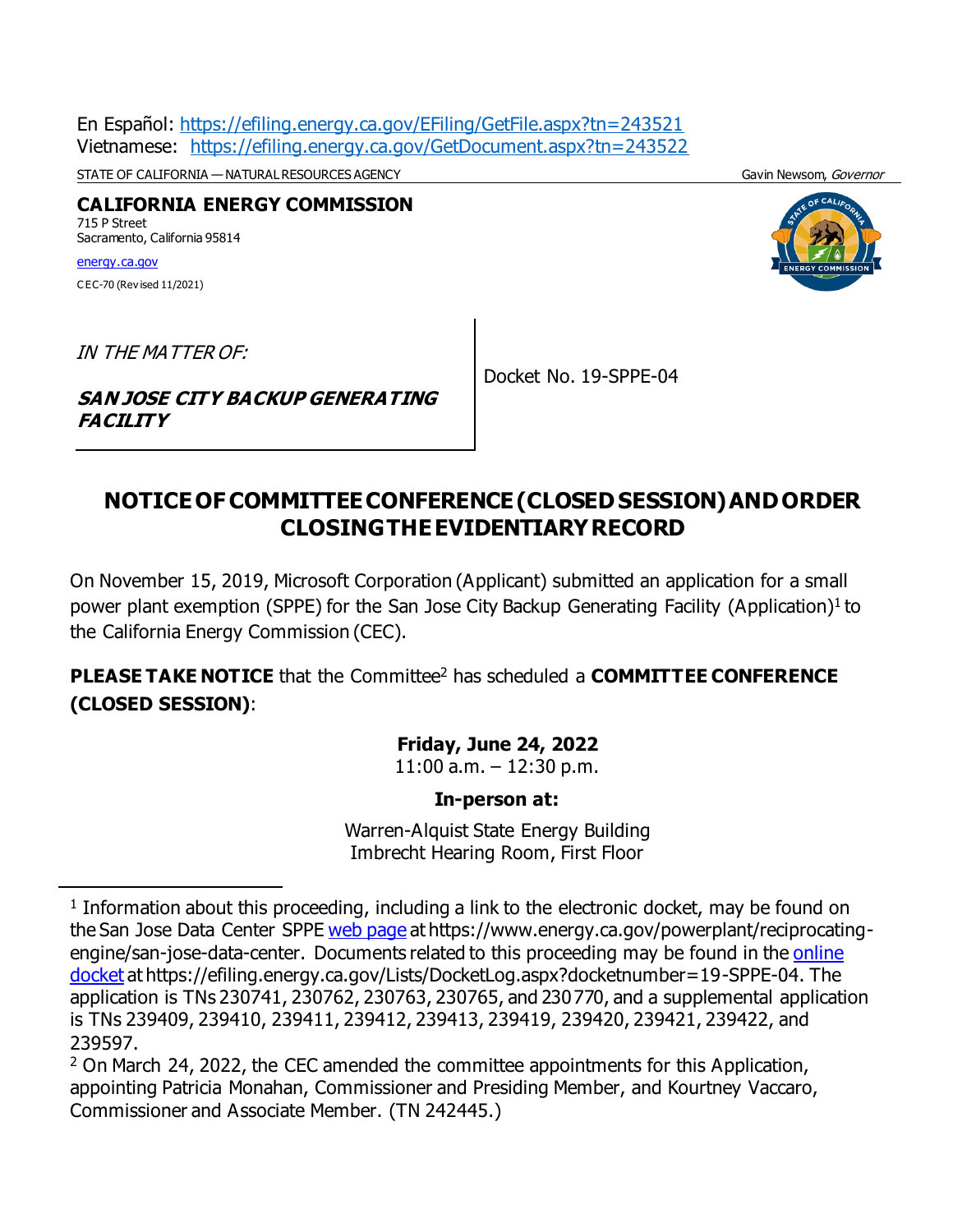#### 1516 Ninth Street, Sacramento, CA 95814 (Wheelchair accessible)

## **Option for Remote Public Access via Zoom™**

[https://zoom.us,](https://zoom.us/) webinar ID: 979 0126 0102 and passcode: SSPPE@0624

Please note that the CEC aims to begin promptly at the start time and the end time is an estimate based on the agenda proposed. The event may end sooner or later than the time indicated depending on various factors.

# **BACKGROUND**

On November 15, 2019, Applicant applied for a small power plant exemption (SPPE) for the proposed San Jose City Backup Generating Facility (Backup Generators) that will support the San Jose City Data Center (Data Center) and related accessories (collectively, the Project).<sup>3</sup> The Data Center is proposed to be built on approximately 64.5 acres at 1657 Alviso-Milpitas Road in the City of San Jose, California.

The Data Center would consist of two single-story buildings with a total of 396,914 square feet, which would provide secure and environmentally controlled structures to house computer servers. Related accessories include a new utility substation, distribution lines to an existing substation, generator equipment yard, paved surface parking, landscaping, stormwater bio-swales, as well as offsite linears for potable water, reclaimed water, stormwater, sanitary sewer, natural gas, and electricity.

The Applicant proposes to install 226 backup generators at the project site to support the Data Center in the event of loss of power. Of those backup generators, 224 would be powered by renewable natural gas and have a standby output capacity of 0.45 megawatts (MW) to provide electrical power. Two additional diesel-fired generators, a 1.25 MW Tier 4 diesel generator and a 0.5 MW Tier 4 diesel generator, would provide emergency response power to the administrative buildings and features.

On December 23, 2021, Staff filed a draft Environmental Impact Report (DEIR) that found no potentially significant and unavoidable environmental impacts.<sup>4</sup>

On February 28, 2022, Staff filed a final Environmental Impact Report (FEIR) and response to public comments.<sup>5</sup> The FEIR reached the same conclusions as the DEIR.

 $3$  The information in this section is taken from section 1 of the Supplemental Application. (TN 239409.)

 $4$  TN 241076.

<sup>5</sup> TN 241977-1, TN 241977-2.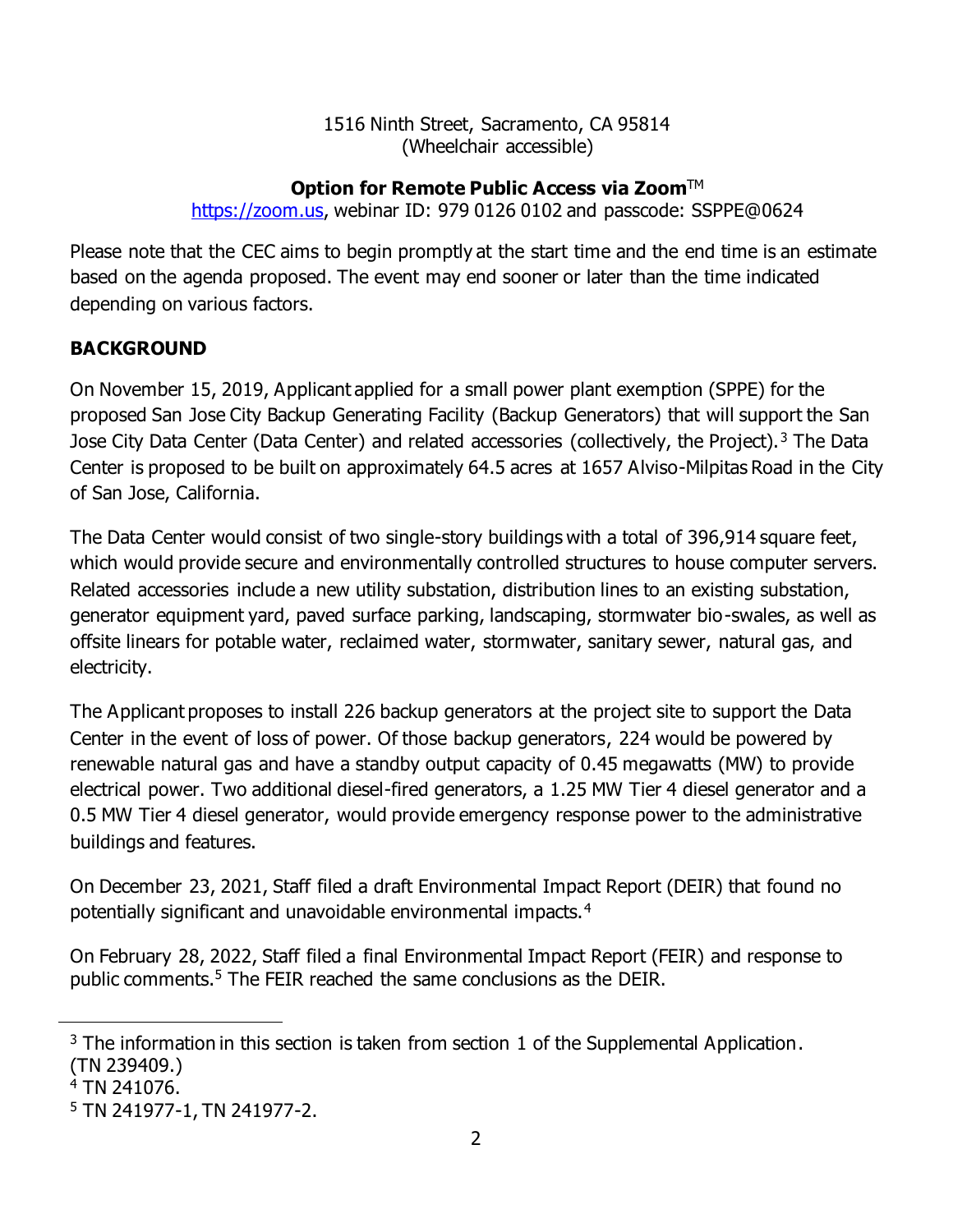On May 26, 2022, the Committee held an Evidentiary Hearing where evidence was received into the hearing record from the parties to the proceeding.

# **PURPOSE OF THE COMMITTEE CONFERENCE**

The Committee Conference will be held for the primary purpose of conducting Committee deliberations in closed session. The open meeting will be convened, public comment will be taken, and then the closed session will begin. The open meeting will reopen at the conclusion of the closed session for the purpose of disclosing any reportable action taken in closed session.

# **NOTICE OF CLOSED SESSION DELIBERATIONS**

The Committee may adjourn to a closed session in accordance with California Government Code section 11126, subdivision (c)(3), which allows a state body to hold a closed session to deliberate on a decision to be reached in a proceeding the state body was required by law to conduct.

### **PUBLIC PARTICIPATION**

**In-person:** Participants may join in-person at the following location: Warren-Alquist State Energy Building, Imbrecht Hearing Room, First Floor, 1516 Ninth Street, Sacramento, California. Please sign in at the security desk. Masks and social distancing are encouraged, but not required.

**Remote Attendance:** You may participate in this meeting through the on-line meeting service, Zoom. Please be aware that the meeting may be recorded.

[Learn about joining a Zoom meeting](https://support.zoom.us/hc/en-us/articles/201362193-Joining-a-Meeting) at https://support.zoom.us/hc/en-us/articles/201362193Joining-a-Meeting. You may [download Zoom software](https://zoom.us/download) at https://zoom.us/download.

Zoom technical support is available at (888) 799-9666, ext. 2 and you may visit Zoom's help [center](https://support.zoom.us/hc/) at https://support.zoom.us/hc/. Or you may email the CEC's Public Advisor to seek help at [publicadvisor@energy.ca.gov,](mailto:publicadvisor@energy.ca.gov) and by phone at (916) 957-7910.

**Via Computer:** Participants may join noticed events by clicking on the links below. You may also [access Zoom](https://join.zoom.us/) at https://join.zoom.us and entering the Webinar ID and password for the event (listed below). To comment, use Zoom's "raise hand" feature and unmute. If interpreting services are provided, to use the service, click Zoom's interpretation icon and select the language. Interpreting services are not available by phone.

Click [to join](https://energy.zoom.us/j/97901260102?pwd=UkdabWlVVzBtWmF5YjM4T3AvU1grUT09) June 24, 2022, at 11:00 a.m. or https://energy.zoom.us/j/97901260102?pwd=UkdabWlVVzBtWmF5YjM4T3AvU1grUT09

Webinar ID: 979 0126 0102 Password: SSPPE@0624

**Via Telephone (No Visual Presentation)**: Dial (877) 853-5257 (Toll Free), (888) 475-4499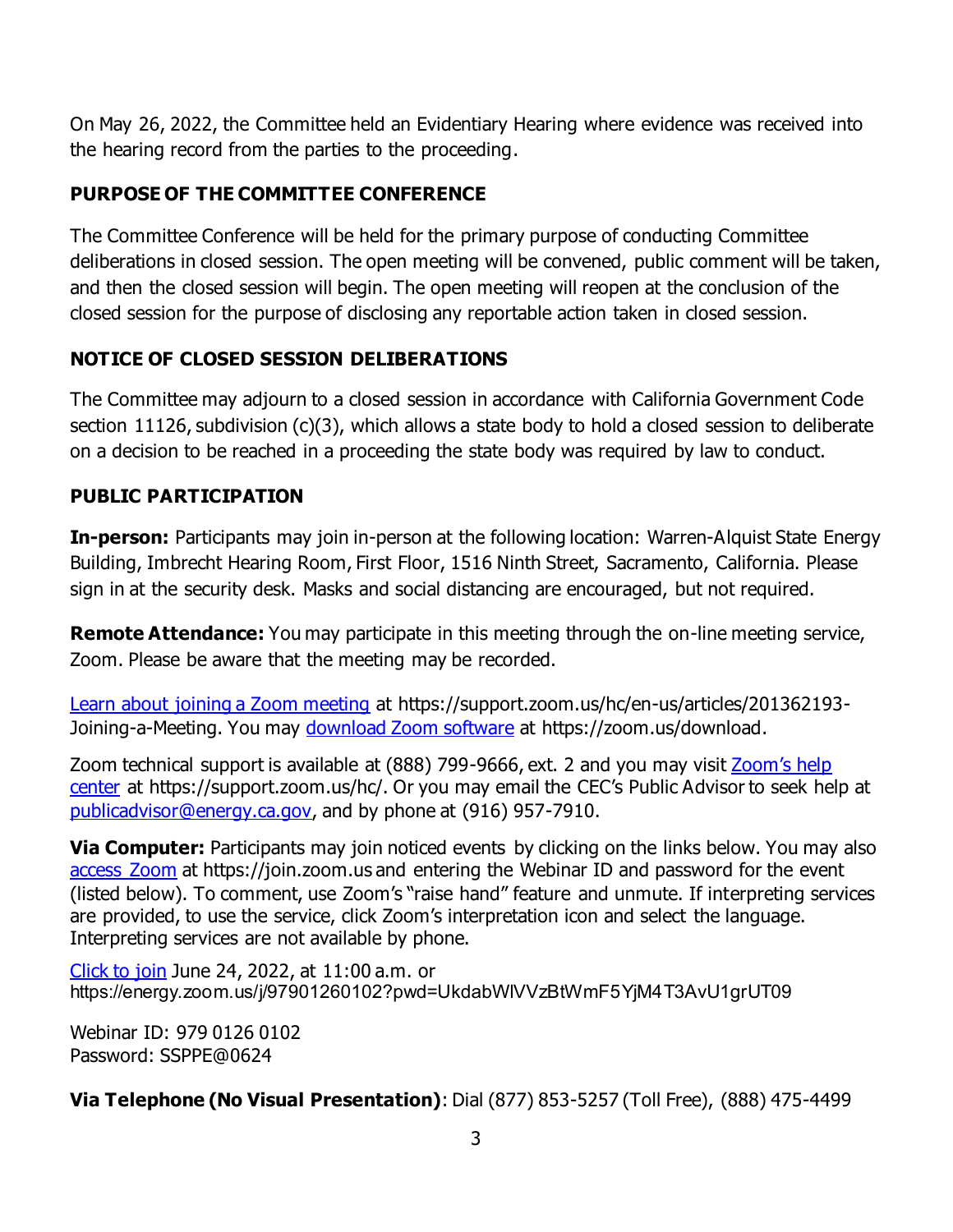(Toll Free), or (669) 219-2599. When prompted, input the unique Webinar ID listed above. To comment or ask a question over the telephone, dial  $*9$  to "raise your hand" and  $*6$  to mute/unmute your phone line.

**Via Mobile Device**: Access to Zoom meetings is available from your mobile device. To download the app, [visit the Zoom Download Center](https://zoom.us/download) at https://zoom.us/download.

### **ORDER CLOSING EVIDENTIARY RECORD**

The evidentiary record is hereby closed.

# **PUBLIC ADVISOR AND OTHER CEC CONTACTS**

The CEC's Public Advisor provides the public assistance in participating in CEC proceedings. For information on participation or to request interpreting services or reasonable accommodations, please contact the Public Advisor at [publicadvisor@energy.ca.gov,](mailto:publicadvisor@energy.ca.gov) or by phone at (916) 957-7910. Requests for interpreting services in Spanish, Vietnamese, or other languages and reasonable accommodations should be made as soon possible or before 5:00 p.m. at least five days in advance of the Committee Conference. The CEC will work diligently to accommodate all requests.

**Direct questions of a procedural nature** related to the Application to the Hearing Officers, [Deborah Dyer](mailto:deborah.dyer@energy.ca.gov) at deborah.dyer@energy.ca.gov, or [Caryn Holmes](mailto:caryn.holmes@energy.ca.gov) at caryn.holmes@energy.ca.gov.

**Direct technical subject inquiries** concerning the Application to Lisa Worrall, Project Manager, at [lisa.worrall@energy.ca.gov](mailto:lisa.worrall@energy.ca.gov) or (916) 661-8367.

**Direct media inquiries** to **[mediaoffice@energy.ca.gov](mailto:mediaoffice@energy.ca.gov)** or (916) 654-4989.

### **AVAILABILITY OF DOCUMENTS**

Information regarding the status of the Application, as well as notices and other relevant documents are available on the **[SJ02 Online Docket](https://efiling.energy.ca.gov/Lists/DocketLog.aspx?docketnumber=19-SPPE-04)** at https://efiling.energy.ca.gov/Lists/DocketLog.aspx?docketnumber=19-SPPE-04.

# **IT IS SO ORDERED.**

Dated: June 9, 2022

Dated: June 9, 2022

### **APPROVED BY:**

 **APPROVED BY:**

Patricia Monahan Commissioner and Presiding Member San Jose City Backup Generating Facility SPPE Committee

\_\_\_\_\_\_\_\_\_\_\_\_\_\_\_\_\_\_\_\_\_\_\_\_\_\_\_

Kourtney Vaccaro Commissioner and Associate Member San Jose City Backup Generating Facility SPPE Committee

\_\_\_\_\_\_\_\_\_\_\_\_\_\_\_\_\_\_\_\_\_\_\_\_\_\_\_

Mailed to list number: 7532